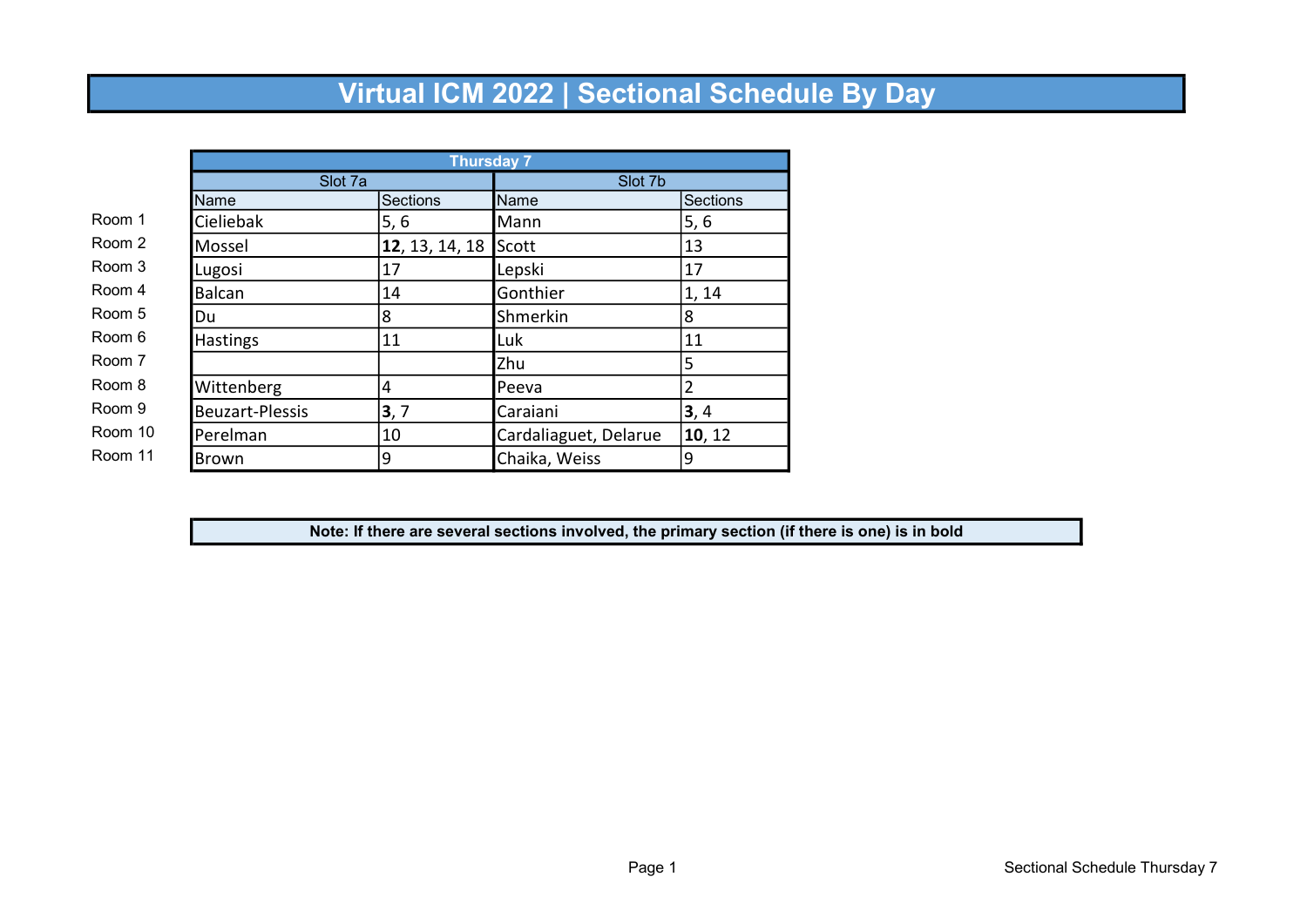|                            |                                                                              |              | <b>Friday 8</b> |                  |           |  |
|----------------------------|------------------------------------------------------------------------------|--------------|-----------------|------------------|-----------|--|
|                            | Slot 8a                                                                      |              | Slot 8b         |                  | Slot 8c   |  |
| Name                       | Sections                                                                     | Name         | Sections        | Name             | Sections  |  |
| Lin Sahai                  | 14, 1, 2                                                                     | Bansal       | 14, 16, 18      | <b>Sturmfels</b> | 2, 13, 14 |  |
| Bamler                     | 5, 6, 10                                                                     | Mikhailov    | 6               | Fisher           | 9, 5, 6   |  |
| Lemanczyk                  | 9                                                                            | Procesi      | 9               | Bodineau         | 11        |  |
| <b>Baik</b>                | 12                                                                           | Saloff-Coste | 12,8            | Ramanan          | 12        |  |
| Kaletha                    | 3, 7                                                                         | Wang         |                 | Shan             |           |  |
| Schechtman                 | 8                                                                            |              |                 | Pramanik         | 8         |  |
| Tikhomirov                 | 13, 8                                                                        | Gamburd      | 3               | Zerbes, Loeffler | 3         |  |
| Hesthaven                  | 15                                                                           | Dobrinen     |                 | Marks            | 1         |  |
| Kang                       | 18                                                                           | Vicol        | 10, 18          | Lewin            | 10        |  |
| Zhang C-H                  | 17                                                                           | Jegelka      | 17              | Bao              | 15        |  |
| Fantechi                   | 4                                                                            | Li           | 4, 5            | <b>Tucsnak</b>   | 16        |  |
|                            |                                                                              |              |                 | <b>Bin Yu</b>    | 17        |  |
| <b>CWM-CoD Joint Panel</b> |                                                                              |              |                 |                  |           |  |
|                            | "Best practices towards a more diverse and inclusive mathematical community" |              |                 |                  |           |  |
|                            | Co-chairs: Motoko Kotani and Edray Herber Goins                              |              |                 |                  |           |  |
| Friday July 8, 14:15-16:15 |                                                                              |              |                 |                  |           |  |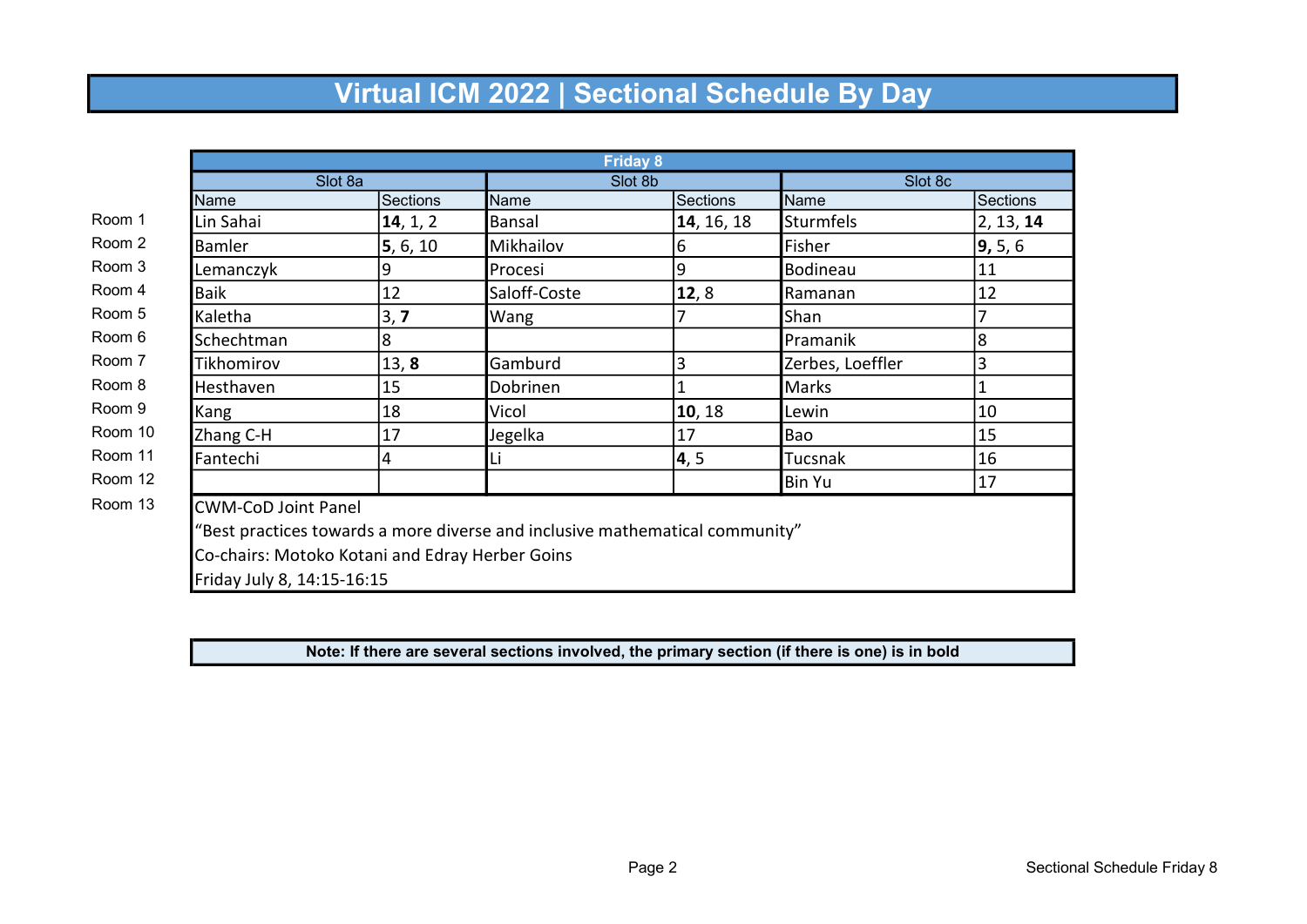|         |           | <b>Saturday 9</b> |              |                 |  |
|---------|-----------|-------------------|--------------|-----------------|--|
|         | Slot 9a   |                   | Slot 9b      |                 |  |
|         | Name      | <b>Sections</b>   | Name         | <b>Sections</b> |  |
| Room 1  | LeCun     | 14, 17, 18        | Silver       | 14, 17          |  |
| Room 2  | Iritani   | 5                 | Calegari     | 5               |  |
| Room 3  | Abert     | 9                 | Varju        | 9,8             |  |
| Room 4  | Ichino    | 3                 | Habegger     | 3               |  |
| Room 5  | Smart     | 10                | llonescu     | 10              |  |
| Room 6  | Panchenko | 12                | Gonçalves    | 12              |  |
| Room 7  | Liu (Yi)  | 6                 | Hom          | 6               |  |
| Room 8  | Aganagic  | 4, 11             | Prokhorov    | 4               |  |
| Room 9  | Feigin    | 7                 | Sakellaridis | 7               |  |
| Room 10 | Ozdaglar  | 16                | Lu           | 16              |  |
| Room 11 | Zheng     | 8                 | Williams     | 13, 7, 11       |  |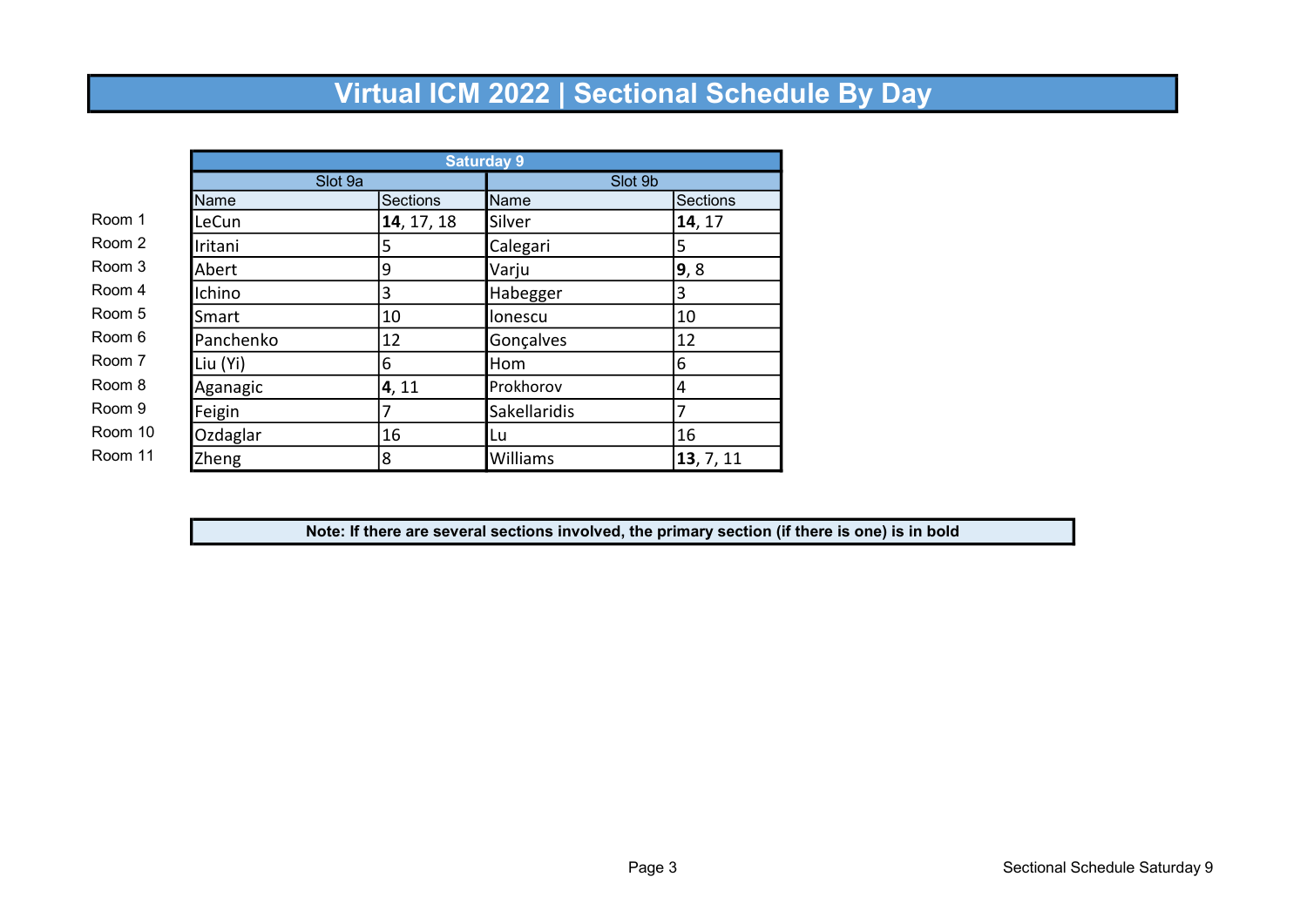|            | <b>Sunday 10</b>                                                                       |
|------------|----------------------------------------------------------------------------------------|
| Section 19 | Panel 1: Balance between education and online teaching, chair: Anjum Halai             |
|            | Sunday July 10, 9:00-10:30                                                             |
| Section 19 | Panel 2: Innovation and new forms of popularization of mathematics, chair: Raissa Malu |
|            | Sunday July 10, 10:45-12:15                                                            |

|                             |                                    | <b>Sunday 10</b>                                                          |                 |                       |                 |  |
|-----------------------------|------------------------------------|---------------------------------------------------------------------------|-----------------|-----------------------|-----------------|--|
| Slot 10a                    |                                    |                                                                           | Slot 10b        |                       | Slot 10c        |  |
| Name                        | Sections                           | Name                                                                      | <b>Sections</b> | Name                  | <b>Sections</b> |  |
| Hintz, Holzegel             | 11, 5, 10                          | Schwartz                                                                  | 5, 9, 11        | Kleiner               | 5 6 8 10        |  |
| Klingler                    | 4, 3                               | Koukoulopoulos                                                            | 3               | Zhu                   | 3, 7            |  |
|                             |                                    | Safra                                                                     | 14              | Ward                  | 15              |  |
| Houdayer                    | 8                                  | White                                                                     | 8               | <b>Demers</b>         | 9               |  |
| Lacoin                      | 12                                 | Remenik                                                                   | 12              | Ding, Dubedat, Gwynne | 12              |  |
| Norin                       | 13                                 | Ardila                                                                    | 13              | <b>Shapira</b>        | 13              |  |
| Dujardin                    | 9                                  | Fonseca                                                                   | 10, 18          | Méléard               | 18              |  |
| Rasmussen                   | 6                                  | Wahl                                                                      | 6               | Gupta                 | 2,4             |  |
| Neeman                      | ว                                  | Berger                                                                    | 15              | Burger                | 16              |  |
|                             |                                    | <b>Bayer Macri</b>                                                        | 4               | Berman                | 5               |  |
|                             |                                    | Shin                                                                      | 3               | <b>Loss</b>           | 11              |  |
|                             |                                    | Section 19, Panel 3: Mathematical sciences to address societal challenges |                 | Kolter                | 17              |  |
|                             | and issues, chair: Mary Lou Zeeman |                                                                           |                 |                       |                 |  |
| Sunday July 10, 13:15-14:45 |                                    |                                                                           |                 |                       |                 |  |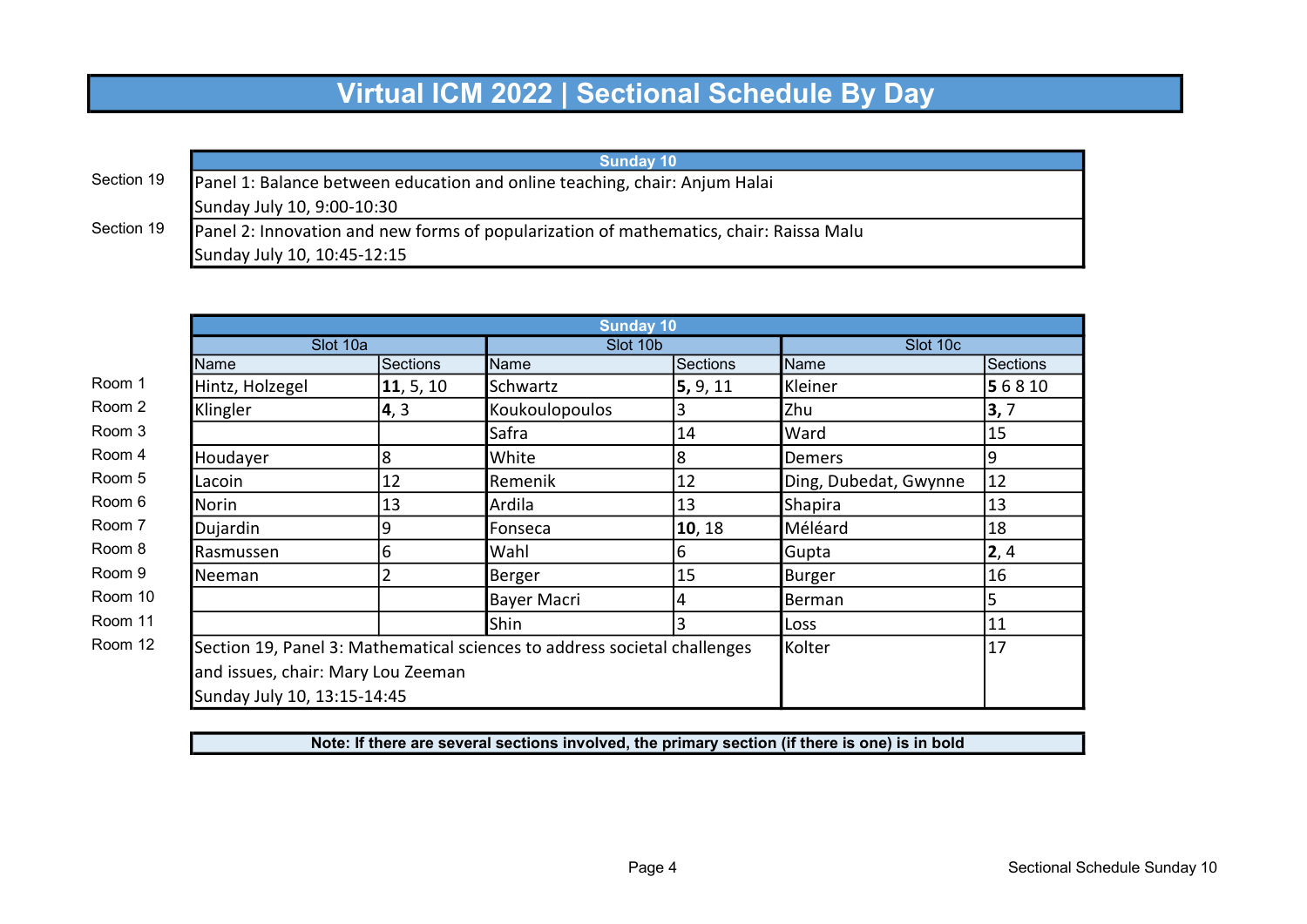| <b>Monday 11</b>                                                                |
|---------------------------------------------------------------------------------|
| Slot 11c                                                                        |
| ICHM May Prize Lecture 1, Professor Christine Proust, Monday July 11, 9:00-9:30 |
| ICHM May Prize Lecture 2, Professor Sonja Brentjes, Monday July 11, 9:30-10:00  |

|         |                   |                 | <b>Monday 11</b>   |                 |  |
|---------|-------------------|-----------------|--------------------|-----------------|--|
|         | Slot 11a          |                 | Slot 11b           |                 |  |
|         | Name              | <b>Sections</b> | Name               | Sections        |  |
| Room 1  | Ball              | 8, 10, 12, 13   | Tarantello         | 10              |  |
| Room 2  | Kozlowski         | 11              | Vanden-Eijnden     | 11, 12, 15, 18  |  |
| Room 3  | Young             | 5, 9            | Mclean             | $\mathbf{5}, 6$ |  |
| Room 4  | Kakde, Dasgupta   | 3               | Pierce             | 3, 8            |  |
| Room 5  | Nelson            | 14              | Svensson           | 14              |  |
| Room 6  | <b>Asok Fasef</b> | 4               | Gabber             | 14              |  |
| Room 7  | Ying              | 15              | Binyamini, Novikov | 1               |  |
| Room 8  | Caprace Willis    | $\overline{2}$  | Kato               | $\overline{2}$  |  |
| Room 9  | Dong              | 17              | Boettcher          | 13              |  |
| Room 10 | Sfard             | 19              | Grima Ruiz         | 19              |  |
| Room 11 | Nikolaus          | 6               | Ulcigrai           | 9               |  |
| Room 12 |                   |                 | Scholkopf          | 17              |  |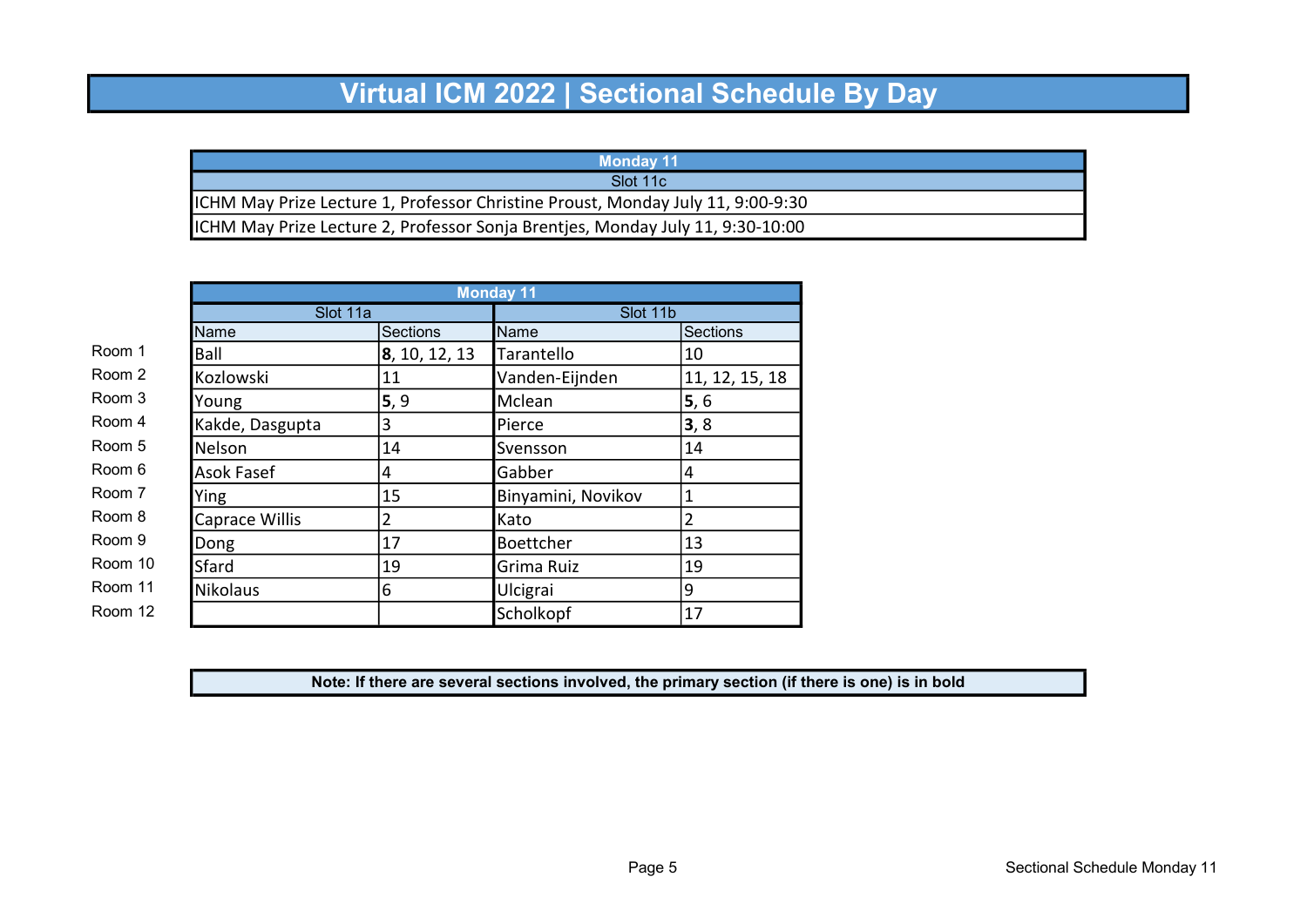|                              |                 | <b>Tuesday 12</b>                                                                          |            |                 |                 |  |
|------------------------------|-----------------|--------------------------------------------------------------------------------------------|------------|-----------------|-----------------|--|
| Slot 12a                     |                 |                                                                                            | Slot 12b   |                 | Slot 12c        |  |
| Name                         | <b>Sections</b> | Name                                                                                       | Sections   | Name            | <b>Sections</b> |  |
| Silverman                    | 3, 9            | Etheridge                                                                                  | 12, 18     | Wood            | 3, 12, 13       |  |
| Liu (Gang)                   | 5               | Taimanov                                                                                   | 5, 9       | Georgieva       | 5               |  |
| Regev                        | 14              | Vidick                                                                                     | 14         | <b>Dwork</b>    | 14, 17          |  |
| Efimov                       | 4, 2            | Levine                                                                                     | 2, 3, 4, 6 | Pixton          | 4               |  |
| <b>Burachik</b>              | 16              | Cartis                                                                                     | 16         | Dai             | 16              |  |
| Knutson                      | 13              | Friedgut                                                                                   | 13         | Bedrossian      | 18              |  |
| Nakanishi                    | 10              | Nazarov                                                                                    | 10, 12     | Dyatlov         | 10, 9           |  |
| Funaki                       | 12, 18          | Kutyniok                                                                                   | 15         | <b>Nickl</b>    | 17              |  |
| de la Salle                  | 8, 7            | Sun Zhu                                                                                    |            | Larsen          | 2, 7            |  |
| Ogata                        | 11              | Bauerschmidt                                                                               | 11         | Randal-Williams | 6               |  |
| Barrow-Green                 | 20              | Ramasubramanian                                                                            | 20         | Imhausen        | 20              |  |
| <b>CDC Panel</b>             |                 |                                                                                            |            |                 |                 |  |
|                              |                 | "Online cooperation in mathematics: challenges and opportunities for developing countries" |            |                 |                 |  |
| Chair: C.E.Kenig             |                 |                                                                                            |            |                 |                 |  |
| Tuesday July 12, 14:15-16:15 |                 |                                                                                            |            |                 |                 |  |